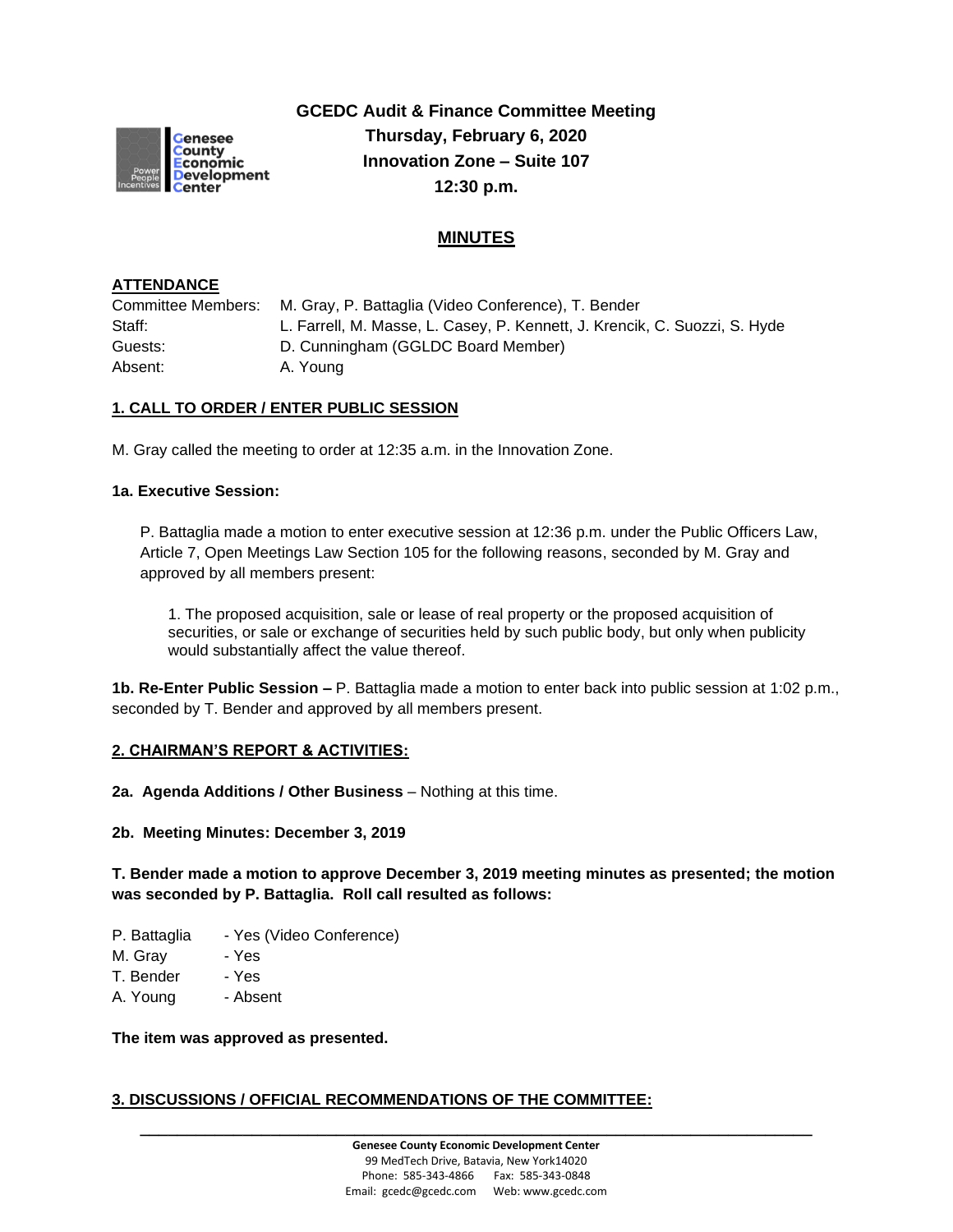**3a. \$33M STAMP Grant Review YTD -** L. Farrell reviewed the status of the \$33M ESD Grant with the Committee. GURF #21 was submitted to ESD in January. Authorization to release funds was received from ESD. Additionally, the close-out documents needed from LeChase in order to satisfy requirements for GURF #20 were successfully submitted to ESD. Payment was then remitted to LeChase Construction.

**3b. \$8M STAMP Grant Review –** L. Farrell reviewed the status of the \$8M ESD Grant with the Committee, noting that the process is identical to the \$33M GURF process. GURF #1 & #2 have been successfully submitted, reviewed and approved.

**3c. November 2019 Financial Statements–** L. Farrell noted the following:

- **-** Restricted Cash for STAMP increased by \$4M in November. An Imprest account with the Bank of Castile was set up for the \$8M ESD Grant. These funds were used for GURF #1 and GURF #2.
- **-** Land Held for Development & Sale OATKA Hills decreased due to the Wendt's Propane land sale, which is also reflected in the Cost of Sales in the Real Estate Development Fund.
- **-** Unearned Revenue increased by the same \$4M deposited in the Imprest Account. Revenue is not recognized until qualifying expenditures are made.
- **-** Loans Payable to ESD is about \$5.2M. Staff is completing documentation that will extend these loans another 5 years from the latest maturity date.
- **-** In the Operating Fund, Darien Lake and Provident projects closed and origination fees were collected.
- **-** In the STAMP Fund, activity is mostly related to GURF related expenditures.
- **-** In the Real Estate Development Fund, Cost of Sales increased due to the Wendt's Propane land sale.

## **P. Battaglia made a motion to approve the November 2019 Financial Statements; the motion was seconded by T. Bender. Roll call resulted as follows:**

- P. Battaglia Yes (Video Conference)
- M. Gray Yes
- T. Bender Yes
- A. Young Absent

## **The item was approved as presented.**

#### **3d. December 2019 Unaudited Financial Statements –** L. Farrell noted the following:

- There may be some changes between the December 2019 Unaudited Financial Statements and the 2019 Finalized Audit due to additional analyses to be completed. Any additional invoices that are received for 2019 services will also account for some changes.
- Prepaid Expenses increased. NYS Retirement is prepaid for the next three months.
- Accounts Payable is very large due to the \$33M and \$8M Grant Utilization Requests that were processed in January but related to 2019 expenses.
- In the Operating Fund, Wright Beverage and Wendt's Propane projects closed.
- Expenditures at the end of the year are not over budget on any line items except Furniture and Equipment. Budgeted funds for Supplies and Materials were utilized, in part, to purchase the new phone system.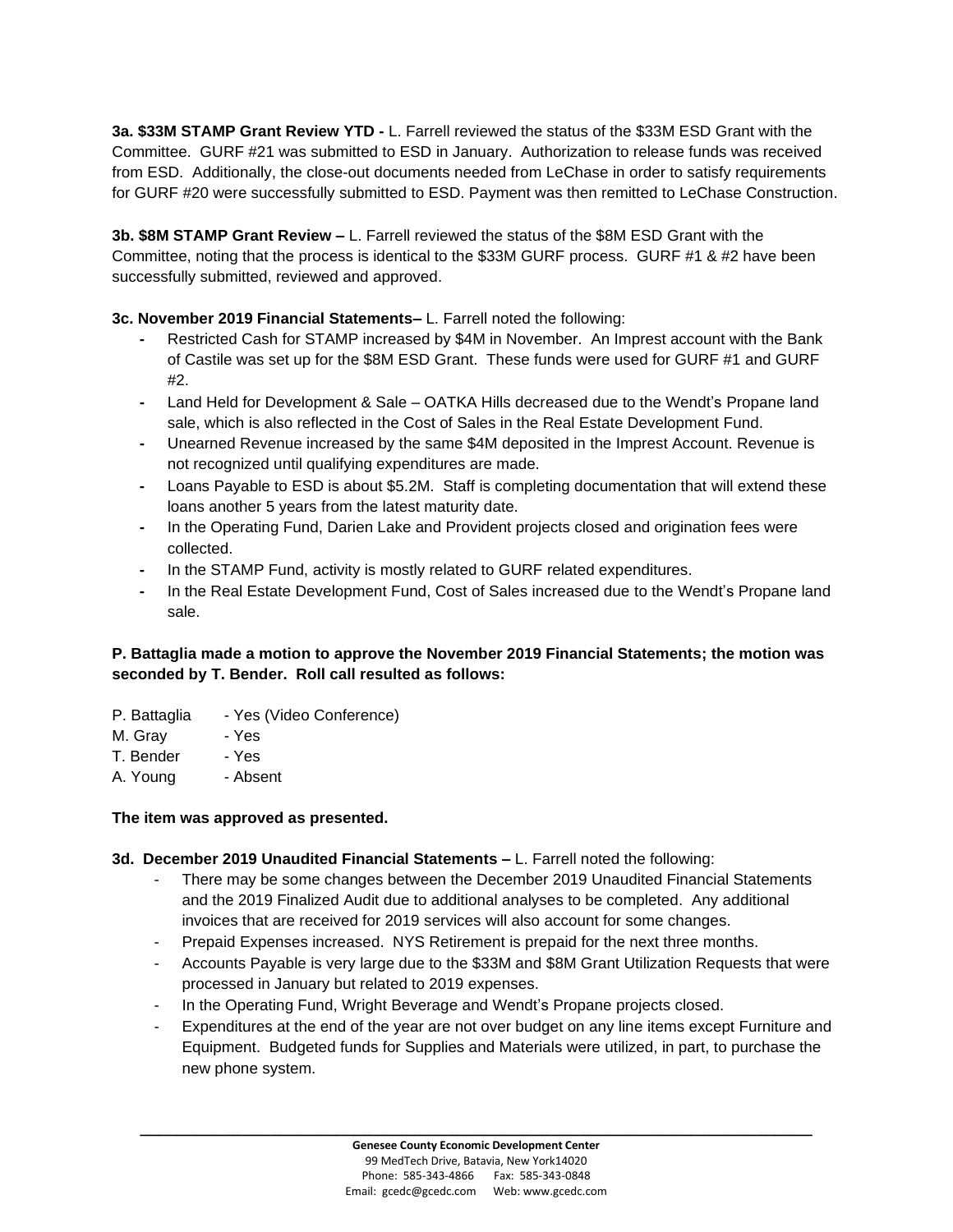- In the Real Estate Development Fund, there are expenditures related to utilization of a Town of Pembroke Grant.

#### **T. Bender made a motion to approve December 2019 Unaudited Financial Statements; the motion was seconded by P. Battalia. Roll call resulted as follows:**

P. Battaglia - Yes (Video Conference)

M. Gray - Yes

T. Bender - Yes

A. Young - Absent

#### **The item was approved as presented.**

**3e. D&O Insurance Renewal–** Lawley Insurance has provided us with a proposal for a renewal of our current Directors & Officer/Employment Practices Liability Insurance with Travelers. The renewal price reflects on overall price increase of only \$4.00 compared to the current policy. The current policy expires on 2/23/2020. The cost of this policy would be split between GCEDC and GGLDC (\$5,232/entity) and is within each entity's budget for 2020. Lawley noted that they have been seeing increases of at least 3% to 5% on these coverages and Travelers has been holding our premium flat for the last few years. They approached alternative markets on our behalf again and they have not received more attractive terms form other insurance companies including: Arch, AIG, Hartford Chubb, Cincinnati, Selective, or Philadelphia. These companies are either not interested or not competitive.

## **T. Bender made a motion to recommend to the full Board renewal of D&O Insurance coverage with Travelers; the motion was seconded by P. Battaglia. Roll call resulted as follows:**

- P. Battaglia Yes (Video Conference)
- M. Gray Yes
- T. Bender Yes
- A. Young Absent

#### **The item was approved as presented.**

**3f. 2020 County Funding Contract–** L. Farrell reviewed the 2020 County Funding Contract with the Committee, noting that the funding will remain the same as the previous year's funding of \$233,513. The language in the agreement is also the same as previous years' agreements. L. Farrell asked the Committee to recommend approval of the 2020 County Funding Contract.

## **P. Battaglia made a motion to recommend to the full Board approval of the 2020 County Funding Contract; the motion was seconded by T. Bender. Roll call resulted as follows:**

- P. Battaglia Yes (Video Conference)
- M. Gray Yes
- T. Bender Yes
- A. Young Absent

#### **The item was approved as presented.**